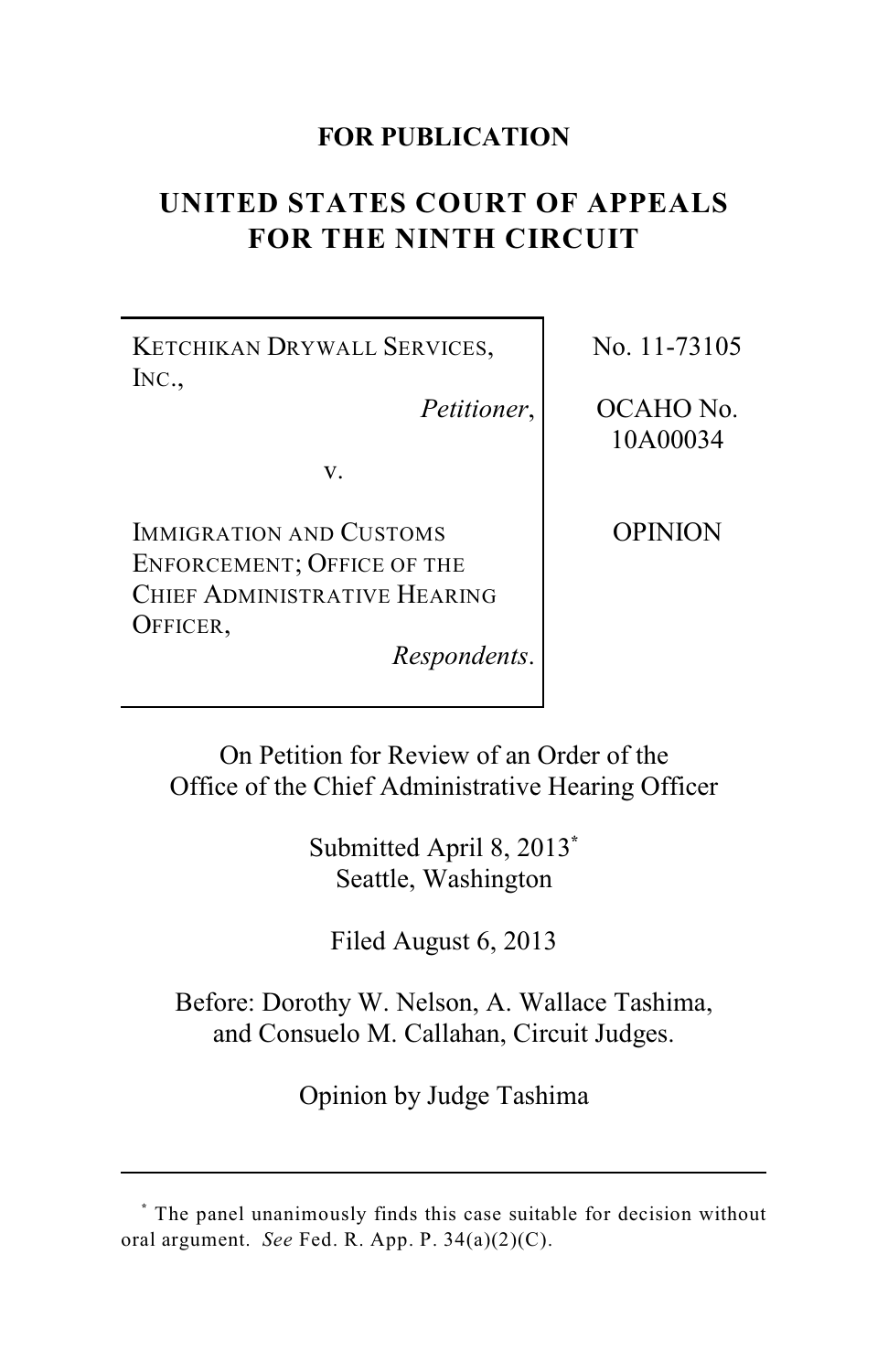## **SUMMARY \*\***

## **Immigration**

The panel denied Ketchikan Drywall Services' petition for review from an Administrative Law Judge's decision which upheld the Immigration and Customs Enforcement's finding that KDS violated the Immigration and Nationality Act and the resulting civil penalty.

The panel held that KDS violated 8 U.S.C. § 1324a(b), which requires employers to verify that their employees are legally authorized to work in the United States. The panel held that it is neither arbitrary nor capricious to require that employers complete Employment Eligibility Verification Forms ("I-9 Forms"), and that copying and retaining documents is neither necessary nor sufficient for compliance. The panel gave *Skidmore* deference to the classification of "substantive" and "technical or procedural" violations contained in the Virtue Memorandum, interim guidelines published in 1997 by the Immigration and Naturalization Service, and found that KDS was penalized for substantive deficiencies in its I-9 Forms.

This summary constitutes no part of the opinion of the court. It has **\*\*** been prepared by court staff for the convenience of the reader.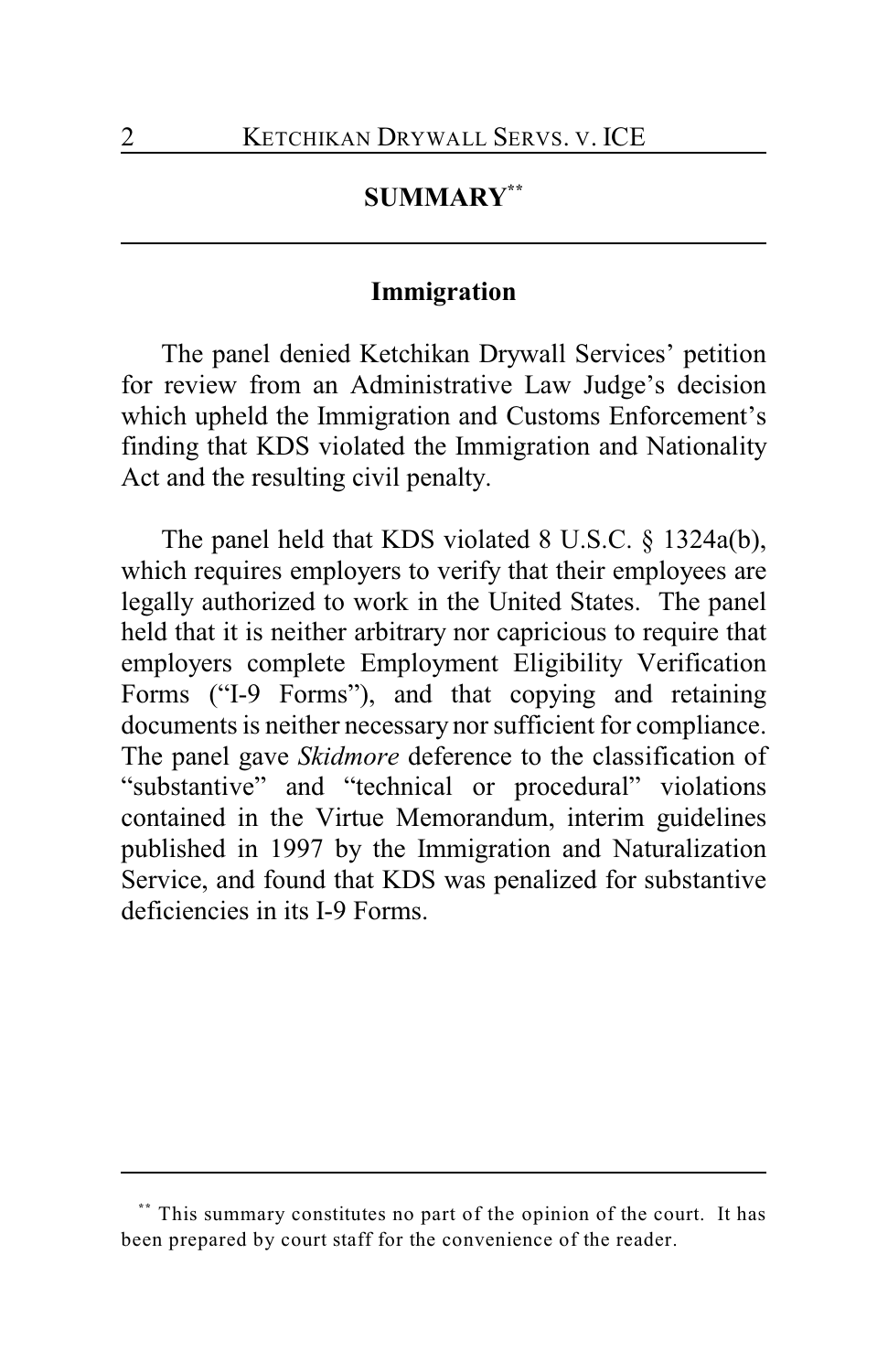## **COUNSEL**

Robert Pauw, Gibbs Houston Pauw, Seattle, Washington, for Petitioner.

Stuart F. Delery, Acting Assistant Attorney General, Ernesto H. Molina, Jr., Assistant Director, Andrew N. O'Malley, Trial Attorney, Office of Immigration Litigation, Civil Division, United States Department of Justice, Washington, D.C., for Respondents.

#### **OPINION**

TASHIMA, Circuit Judge:

Section 274A(b) of the Immigration and Nationality Act imposes an obligation on employers to verify that their employees are legally authorized to work in the United States. 8 U.S.C. § 1324a(b). Regulations designate the Employment Eligibility Verification Form ("I-9 Form") for this purpose, 8 C.F.R. § 274a.2(a)(2), and employers must retain these forms and provide them for inspection upon three days' notice. 8 C.F.R.  $\S 274a.2(b)(2)(ii)$ . This case arises out of the results of one such inspection in which Immigration and Customs Enforcement ("ICE") discovered violations of the verification requirements of § 1324a(b).

Ketchikan Drywall Services, Inc. ("KDS") petitions for review from the summary decision of an Administrative Law Judge ("ALJ") in favor of ICE on 225 out of 271 alleged violations of § 1324a(b) and the resulting civil penalty of \$173,250.00. KDS argues that it substantially complied with the requirements of the statute, that the ALJ improperly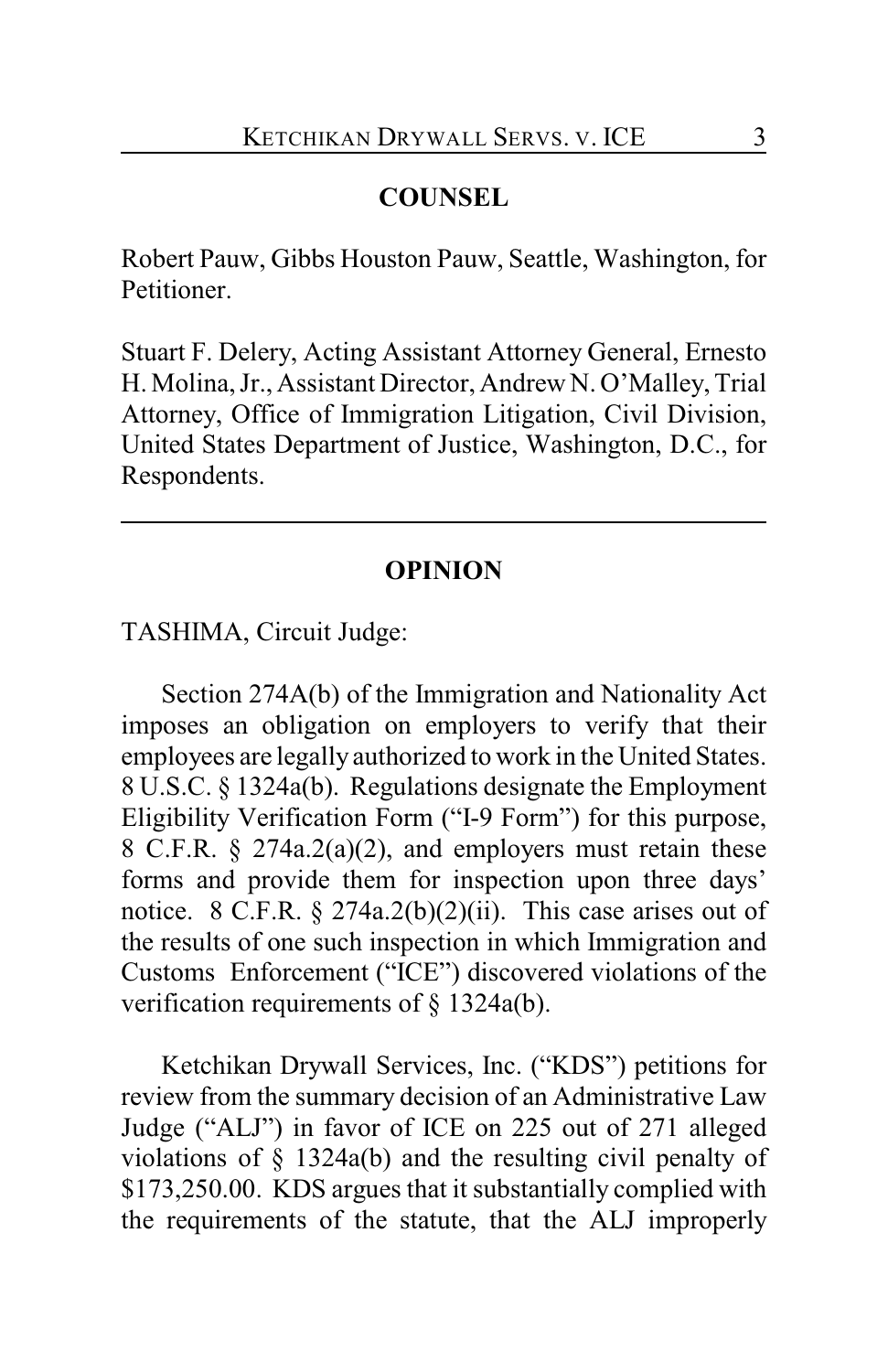refused to consider certain documents, and that the penalty was improperly calculated. We have jurisdiction under 8 U.S.C. § 1324a(e)(8) and deny the petition.

## **I.**

KDS is a drywall installation company incorporated in Washington State. It employs four full-time employees and approximately twenty part-time employees. It also hires additional employees as needed on a project-by-project basis. KDS does not hire workers "in the field," but requires them to go to its main office first to fill out I-9 Forms.

Over the years, more than a dozen different employees have been responsible for collecting I-9 Forms from new hires, but until 2006, KDS did not employ any staff with training in I-9 compliance. In 2000, KDS received a Warning Notice from the Immigration and Naturalization Service**<sup>1</sup>** ("INS") following an audit of its I-9 Forms. In 2006, KDS finally hired a new Controller with I-9 training who initiated efforts to improve compliance.

In March 2008, ICE served a Notice of Inspection and administrative subpoena on KDS, requesting "[o]riginal I-9 Forms . . . and any copies of attached documents presented at the time of I-9 completion for employees working from January 1, 2005 to March 25, 2008." KDS produced some I-9 Forms and other employee verification documents on April 2, 2008. On April 4, 2009, ICE served a Notice of Intent to Fine ("NIF"), and KDS subsequently made a further

<sup>&</sup>lt;sup>1</sup> ICE has since succeeded to these functions of the INS. See The Homeland Security Act of 2002, Pub. L. No. 107-296, 110 Stat. 2135 (Nov. 25, 2002).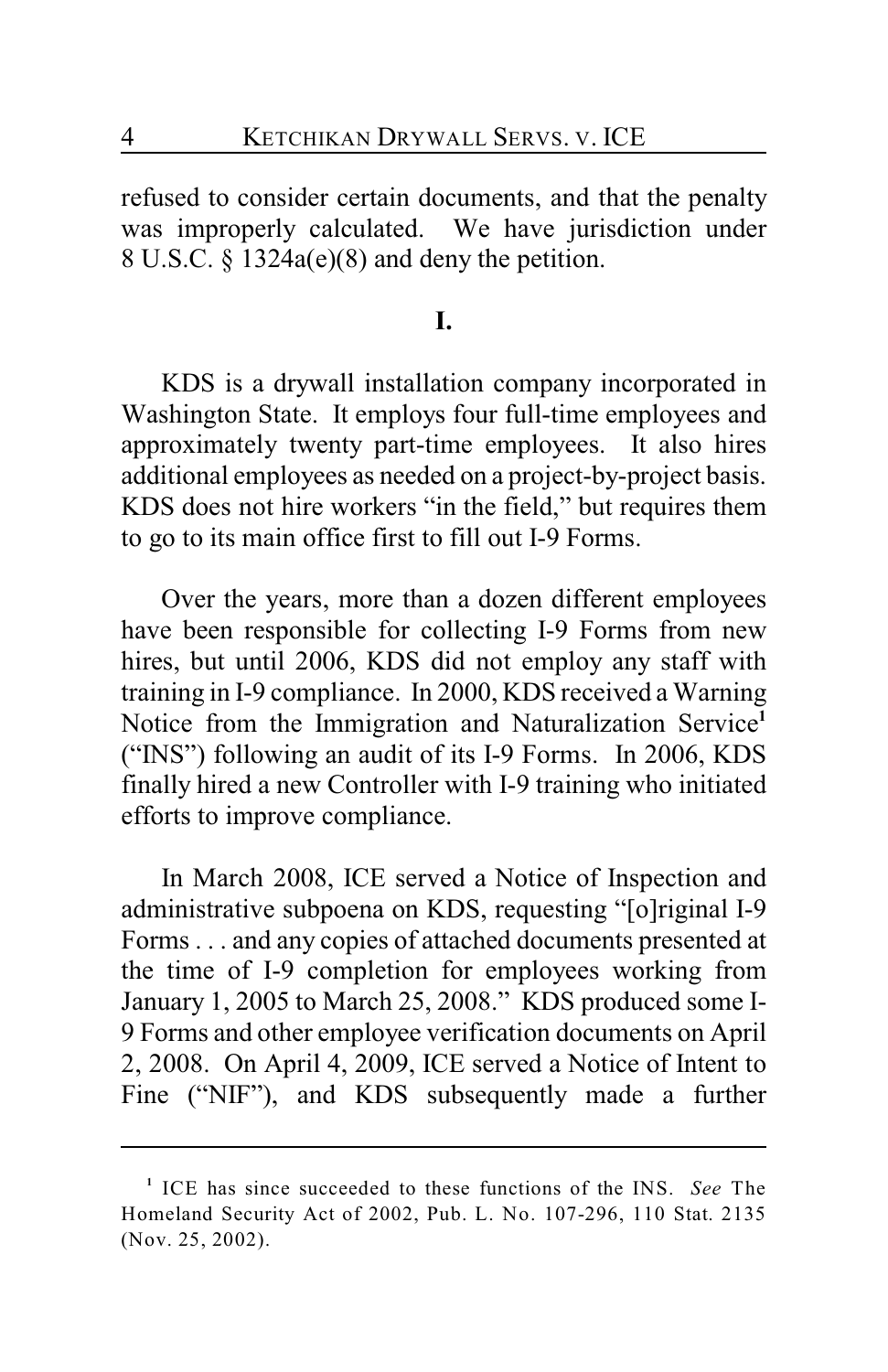production of documents. ICE accepted these documents, reviewed them, and served an amended NIF on October 30, 2009.

The amended NIF contained four counts. Count I covered 43 employees for whom KDS had failed to provide any I-9 Form at all, in violation of  $\S$  1324a(b) and 8 C.F.R. § 274a.2(b). Count II covered 65 employees for whom Section 1 ("Employee Information and Attestation") of the I-9 Forms was incomplete, in violation of  $\S$  1324a(b)(2)<sup>2</sup> and 8 C.F.R. § 274a.2(b)(1)(i). Count III covered 110 employees **<sup>3</sup>** for whom Section 2 ("Employer or Authorized Representative Review and Verification") of the I-9 Forms

The individual must attest under penalty of perjury on the [I-9 Form], that the individual is a citizen or national of the United States, an alien lawfully admitted for permanent residence, or an alien who is authorized under this chapter or by the Attorney General to be hired, recruited, or referred for such employment. Such attestation may be manifested by either a hand-written or an electronic signature.

8 U.S.C. § 1324a(b)(2).

<sup>3</sup> This subsection reads, in relevant part:

A person or entity that hires or recruits or refers for a fee an individual for employment must ensure that the individual properly . . . [c]ompletes section 1– "Employee Information and Verification"–on the Form I-9 at the time of hire and signs the attestation with a handwritten or electronic signature . . . .

#### 8 C.F.R. § 274a.2(b)(1)(i).

<sup>&</sup>lt;sup>2</sup> This subsection reads, in its entirety: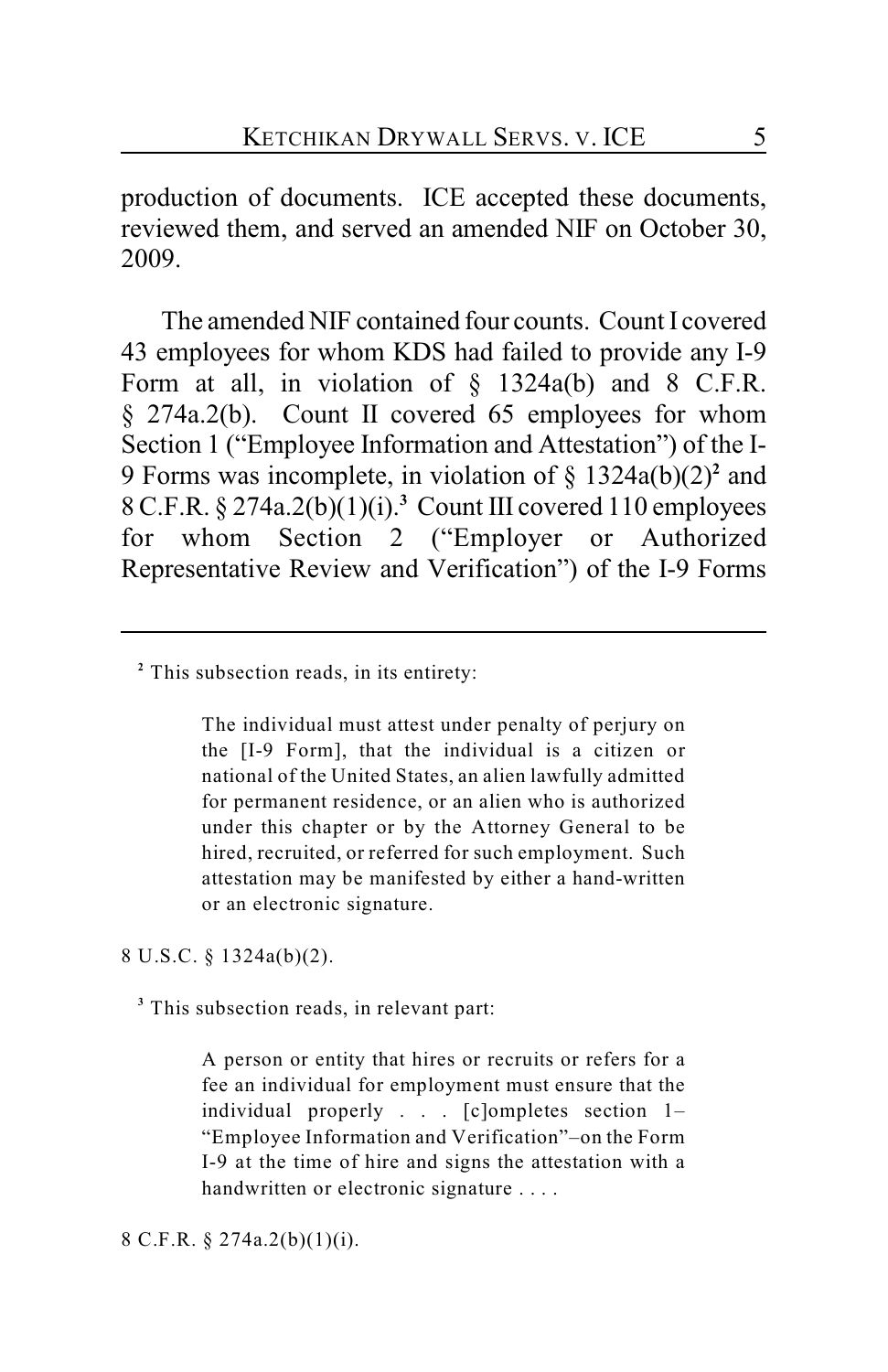was incomplete, in violation of  $\S$  1324a(b)(1)<sup>4</sup> and 8 C.F.R. §  $274a.2(b)(1)(ii)$ <sup>5</sup> Count IV covered 53 employees for whom there were omissions in both Section 1 and Section 2. ICE ordered KDS to pay a civil penalty of \$286,624.25.

KDS requested a hearing before an ALJ, and ICE filed its four-count complaint with the Office of the Chief Administrative Hearing Officer. KDS responded to the complaint and, together with its response, it produced for the first time more copies of identification and employment authorization documents. The ALJ refused to consider these late-produced documents. He granted ICE's motion for

The [employer] must attest, under penalty of perjury and on [the I-9 Form], that it has verified that the individual is not an unauthorized alien by examining [the appropriate documents].

8 U.S.C. § 1324a(b)(1)(A).

This subsection reads, in relevant part: **<sup>5</sup>**

[A]n employer, his or her agent, or anyone acting directly or indirectly in the interest thereof, must within three business days of the hire . . . [p]hysically examine the documentation presented by the individual establishing identity and employment authorization . . . and ensure that the documents presented appear to be genuine and to relate to the individual; and . . . [c]omplete section 2–"Employer Review and Verification"–on the Form I-9 within three business days of the hire and sign the attestation with a handwritten signature or electronic signature . . . .

8 C.F.R. § 274a.2(b)(1)(ii).

This subsection reads, in relevant part: **<sup>4</sup>**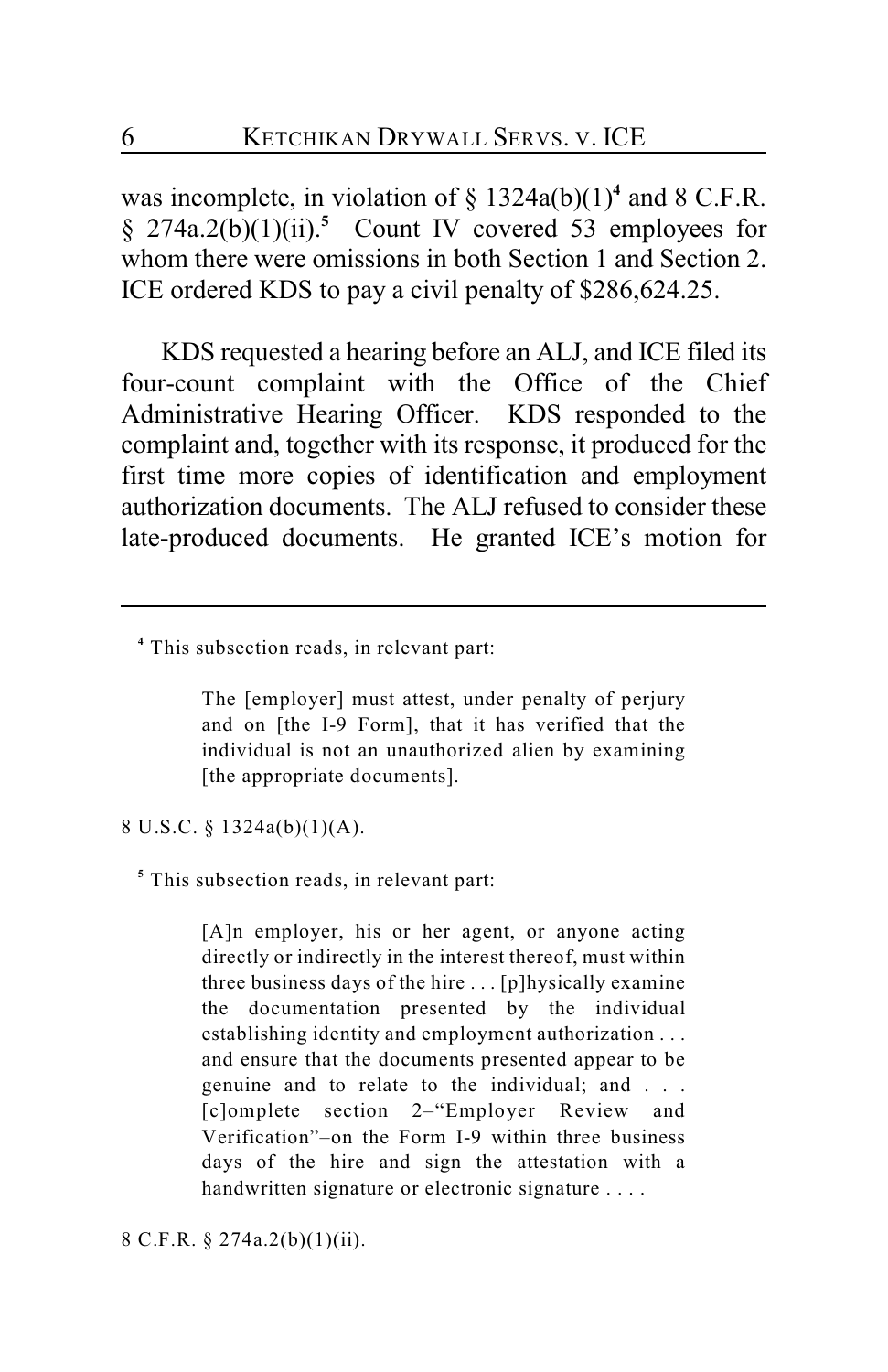summary decision for 23 violations under Count I, 41 violations under Count II, 110 violations under Count III, and 51 violations under Count IV, for a total of 225 violations. The ALJ granted KDS' motion for summary decision on the remaining violations.

The ALJ adopted ICE's proposed base penalty, but adjusted it downwards to reflect the fact that fewer violations had been proven than alleged. The ALJ rejected both parties' arguments regarding aggravating or mitigating factors, and ordered KDS to pay a civil penalty of \$173,250.00. This petition for review followed.

### **II.**

#### **A.**

KDS contends that many of the violations that the ALJ found were not violations at all, on the ground that it had copied and retained documentation for these employees and that any omissions from the I-9 Forms themselves were either minor or could be filled in by reference to the copied documents. KDS also argues that the ALJ erred in refusing to consider those documents produced for the first time with its summary decision materials, and that those documents cure the deficiencies in the I-9 Forms to which they relate. Finally, KDS argues that the penalty was improperly calculated and should have been reduced to reflect both its good faith efforts to comply with its statutory obligations and the non-serious nature of any violations.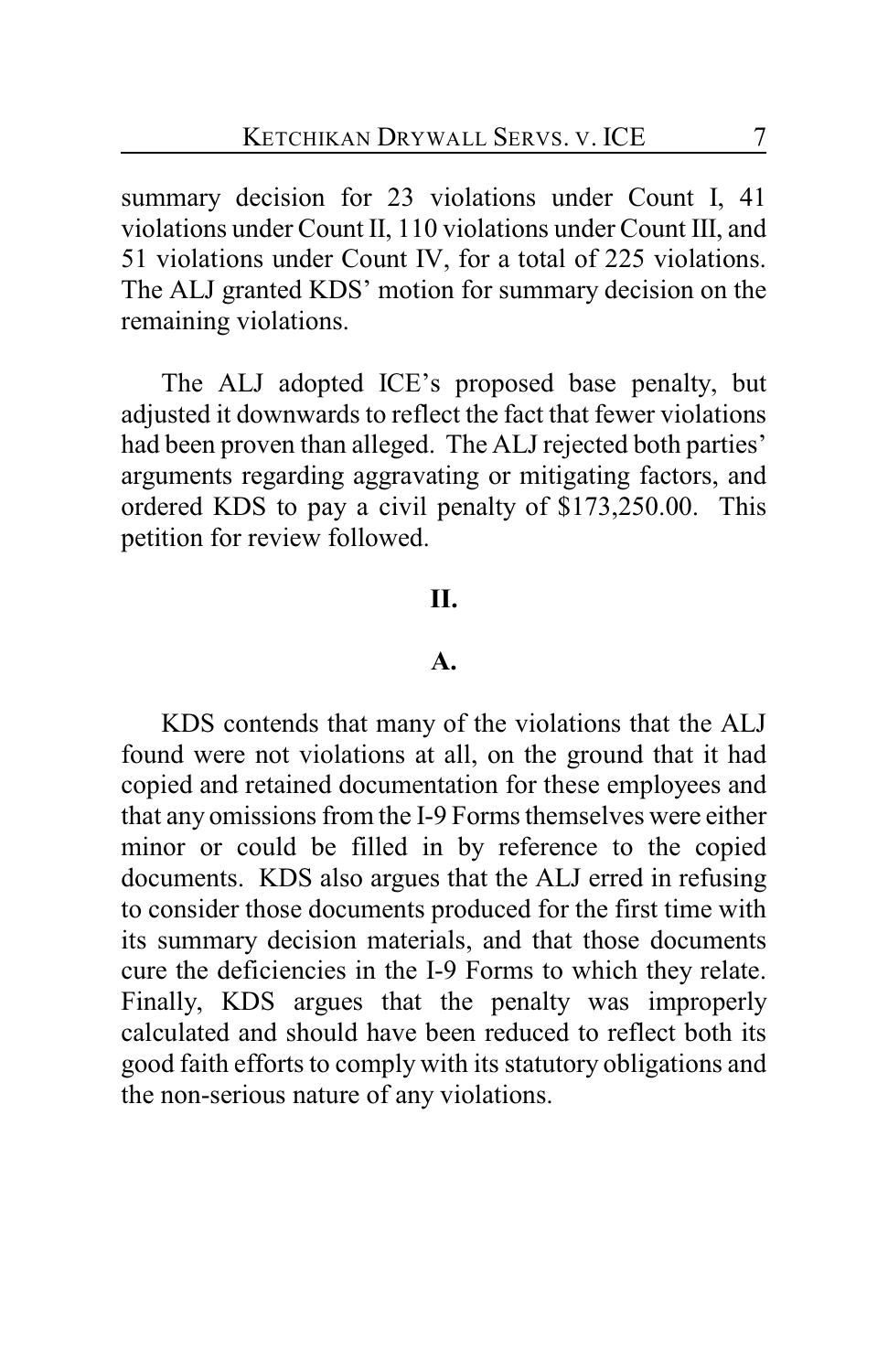We review agency action under the narrow "arbitrary [or] capricious" standard as set forth in the Administrative Procedure Act. 5 U.S.C. § 706(2)(A); *Judulang v. Holder*, 132 S. Ct. 476, 483 (2011). We do not grant deference under *Chevron U.S.A. Inc. v. NRDC, Inc.*, 467 U.S. 837 (1984), to an agency's interpretation of a statute unless it appears both "that Congress delegated authority to the agency generally to make rules carrying the force of law, *and* that the agency interpretation claiming deference was promulgated in the exercise of that authority." *United States v. Mead Corp.*, 533 U.S. 218, 226–27 (2001) (emphasis added). Even where it does not qualify for *Chevron* deference, however, agency action may still qualify for deference under *Skidmore v. Swift & Co.*, 323 U.S. 134 (1944), where it exhibits persuasive characteristics. *Mead*, 533 U.S. at 228 ("The fair measure of deference to an agency administering its own statute has been understood to vary with circumstances, and courts have looked to the degree of the agency's care, its consistency, formality, and relative expertness, and to the persuasiveness of the agency's position." (citing *Skidmore*, 323 U.S. at 139–40)). We do not overturn an agency's determination of a civil penalty "unless it is either 'unwarranted in law or unjustified in fact.'" *Balice v. U.S. Dep't of Agric.*, 203 F.3d 684, 689 (9th Cir. 2000) (quoting *Bosma v. U.S. Dep't of Agric.*, 754 F.2d 804, 810 (9th Cir. 1984)).

### **B.**

KDS first argues that it fully complied with its statutory obligations by copying and retaining its employees' verification documents together with partially completed I-9 Forms, because the documents showed the employees' eligibility for work and the forms had been signed. KDS further argues that any other deficiencies should be excused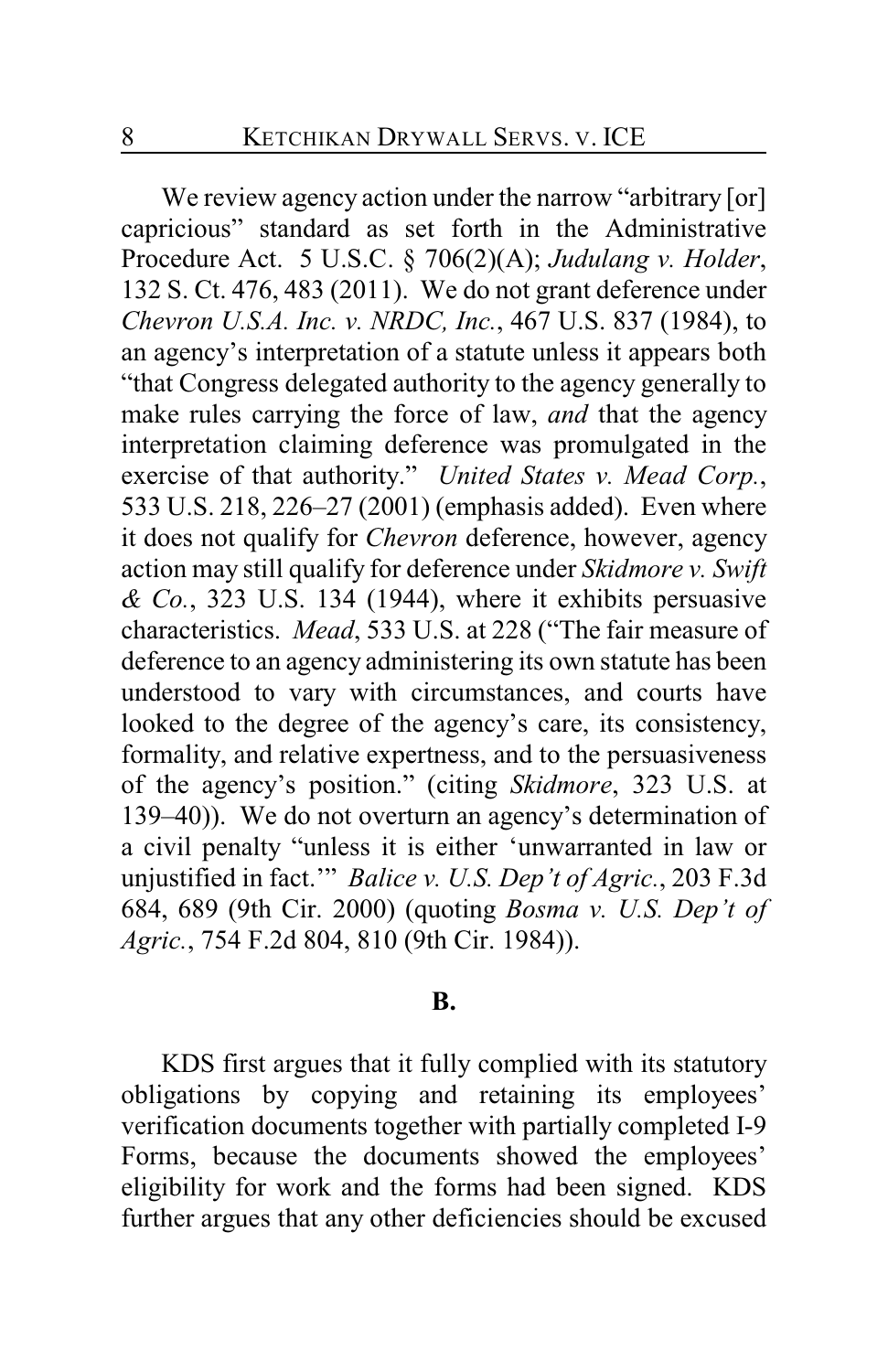as merely "technical or procedural" failures, made in spite of "good faith attempt to comply." *See* 8 U.S.C.  $\S$  1324a(b)(6)(A). Finally, it contests several specific violations that the ALJ found with respect to Sections 1 and 2 of its I-9 Forms. We address these arguments *seriatim*.

#### **1.**

KDS argues that  $\S 1324a(b)(4)$  unambiguously allows an employer simply to copy and retain its employees' verification documents in order to comply with the verification and documentation requirements imposed by § 1324a(b). That provision reads, in relevant part:

> Notwithstanding any other provision of law, the person or entity may copy a document presented by an individual pursuant to this subsection and may retain the copy, but only . . . for the purpose of complying with the requirements of this subsection.

8 U.S.C. § 1324a(b)(4). KDS asks this Court to read § 1324a(b)(4) as providing an *alternative* to filling out the forms completely. The statute, however, does not allow for such an interpretation. Under a plain reading of its text, nothing in § 1324a(b)(4) relieves employers of any of the statutory verification and documentation obligations imposed in  $\frac{1324a(b)}{1}$  and (2). Nor is it written in terms of providing employers with an alternative method of complying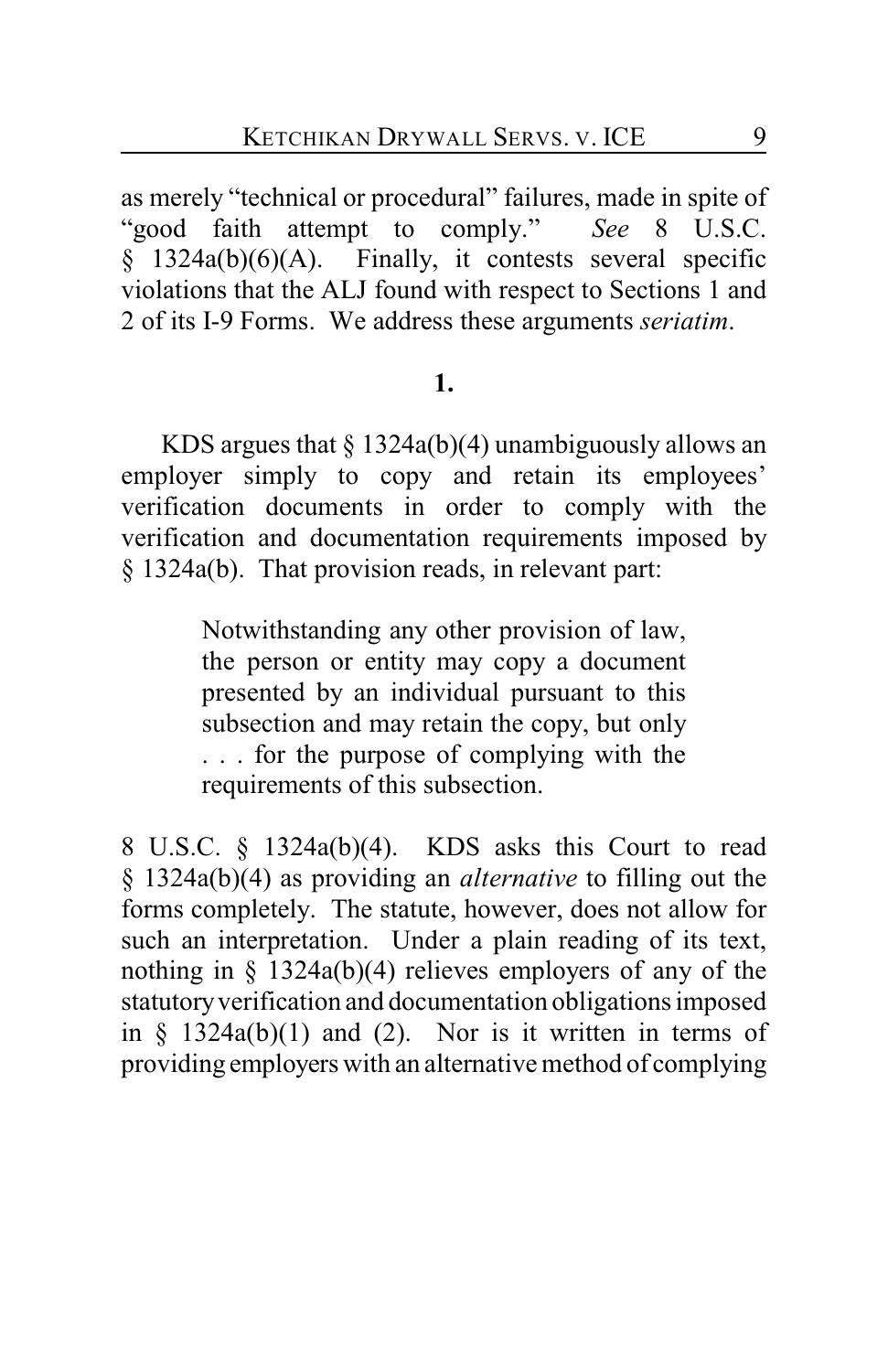with those subsections.<sup>6</sup> That the statute permits the copying and retention of documents for the purpose of complying with the statute does not mean that employers need do nothing further in order to comply. In other words, copying and retaining documents is neither necessary nor sufficient for compliance, and  $\S$  1324a(b)(4) simply makes clear that it is permitted.

Regulations confirm this understanding that compliance requires that the relevant information from the documents be transcribed onto the I-9 Form, regardless of whether copies of the documents are retained. 8 C.F.R. § 274a.2(b)(3) explains that, while copying of documents is not required, it is permitted; it also goes on to explain that "[t]he copying . . . and retention of the copy or electronic image does not relieve the employer from the requirement to fully complete section 2 of the Form I-9." KDS asks us to read this regulation in light of two cases that preceded its promulgation, *United States v. Manos & Assocs., Inc.*, 1 OCAHO no. 130, 1989 WL 433857 (Feb. 8, 1989), and *United States v. J.J.L.C., Inc. t/a Richfield Caterers*, 1 OCAHO no. 154 at 1096, 1990 WL 512156 (Apr. 13, 1990), which could be read to stand for the proposition that partial completion of an I-9 Form might be sufficient. But we must interpret the regulation by its own terms, for it has superseded whatever rule *Manos* and *Richfield Caterers* may have established. "Fully" means "fully," and not, as KDS argues, "partially."

Where Congress wishes to provide alternatives, it knows how to do so. **<sup>6</sup>** For example,  $§$  1324a(b)(1)(A) clearly provides for alternatives in terms of which kinds of documents an employer may rely on when verifying an employee's work authorization. 8 U.S.C. §§ 1324a(b)(1)(A)(i), (ii).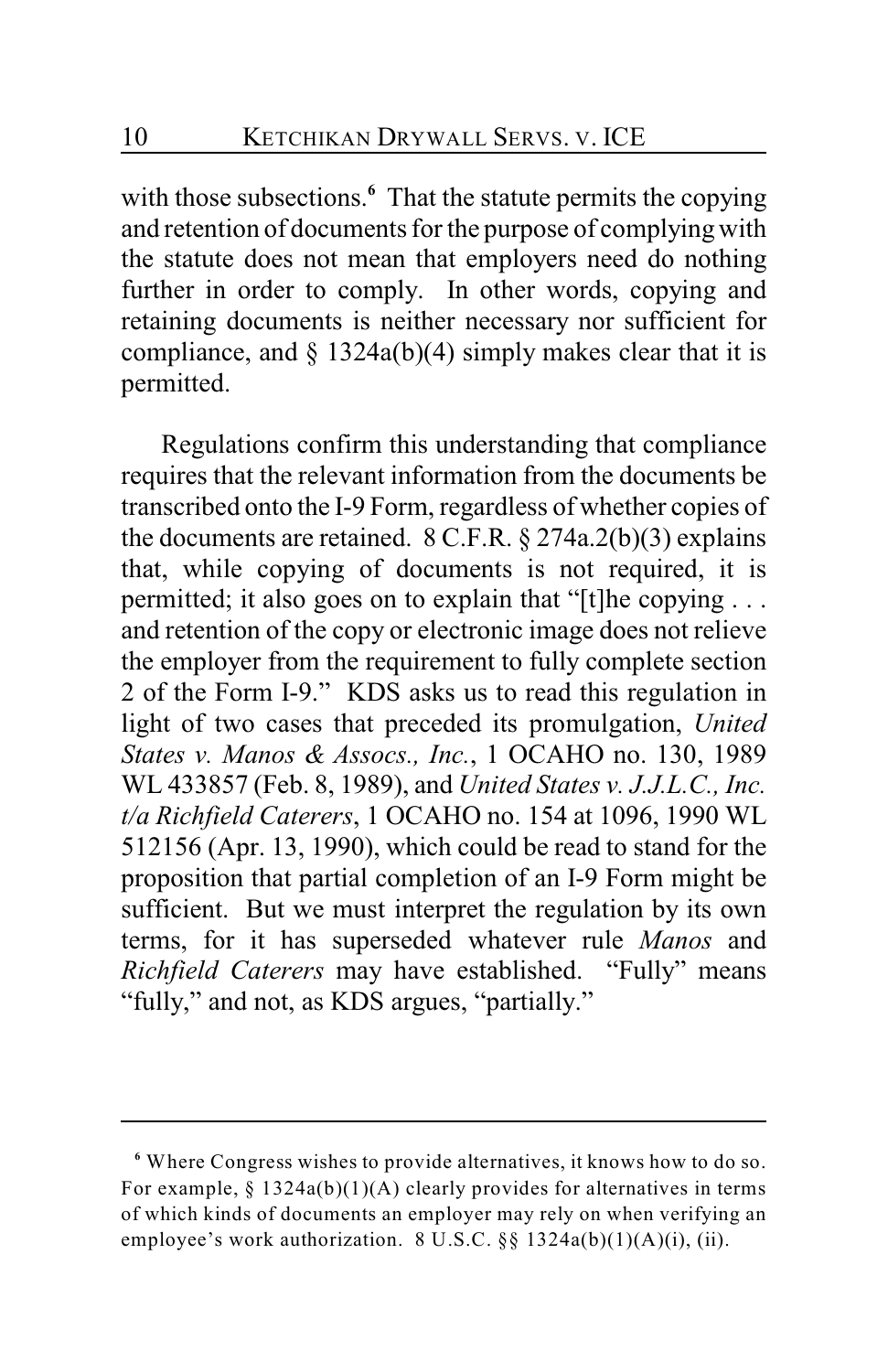KDS argues that it is senseless to require employer and employees to waste the time necessary to transcribe information onto I-9 Forms when that information is already available on an attached copy of the relevant document. But requiring that the parties take the time to copy information onto the I-9 Form helps to ensure that they actually review the verification documents closely enough to ascertain that they are facially valid and authorize the individual to work in the United States. The I-9 Form also provides concrete evidence that such review took place. Further, aggregation of all of the relevant information onto one form allows for easier review of that information by ICE. It is neither arbitrary nor capricious to require that employers actually complete their I-9 Forms.

#### **2.**

KDS argues in the alternative that even if it has not complied with all of its verification and documentation obligations under § 1324a(b), its noncompliance should nevertheless be treated as compliance under  $\S$  1324a(b)(6)(A),<sup>7</sup> because any deficiencies were

This subsection reads, in relevant part: **<sup>7</sup>**

<sup>[</sup>A] person or entity is considered to have complied with a requirement of this subsection notwithstanding a technical or procedural failure to meet such requirement if there was a good faith attempt to comply with the requirement.

<sup>8</sup> U.S.C. § 1324a(b)(6)(A). Congress added this "good faith" defense, also known as the "Bono Amendment," in 1996. *See* Illegal Immigration Reform and Immigrant Responsibility Act of 1996, Pub. L. No. 104-208, § 411, 110 Stat. 3009 (Sep. 30, 1996).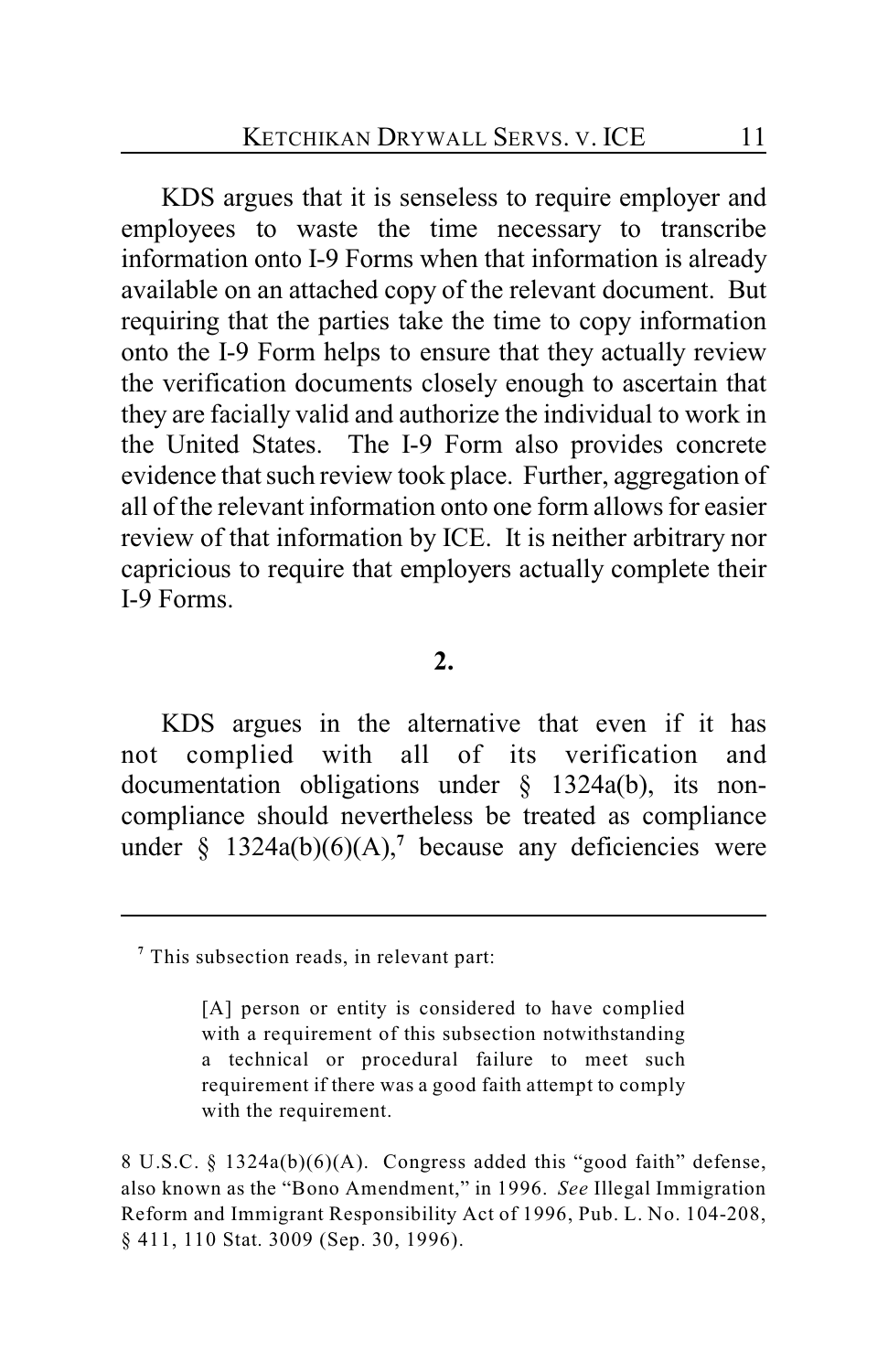merely "technical or procedural," made in spite of a "good faith attempt to comply." It urges us to rely on a Congressional committee report from 1986 explaining the elements of a "good faith" defense under  $\S$  1324a(a)(3),  $\frac{8}{3}$  and cites *Montero-Martinez v. Ashcroft*, 277 F.3d 1137, 1142 (9th Cir. 2002), for the proposition that a term should be given the same meaning throughout the statute. But the meaning of a term like "good faith attempt" necessarily changes with context, even within a single statute: an employer may make a "good faith" effort to comply with the statute in some regards without making a corresponding effort to comply in others. Because employers' substantive obligation to avoid employing unauthorized individuals differs from their procedural obligation to verify and document that their employees are authorized to work, we are not persuaded that the elements that might establish a defense to violations of the one should also establish a defense to violations of the other. Accordingly, we must look elsewhere for guidance on how best to interpret  $\S 1324a(b)(6)(A)$ .

In 1997, the INS published extensive interim guidelines interpreting what constituted "technical or procedural" violations as opposed to "substantive" violations. *See* Memorandum from Paul S. Virtue, INS Acting Exec. Comm'r of Programs, Interim Guidelines: Section 274A(b)(6) of the Immigration and Nationality Act Added by Section 411 of the Illegal Immigration Reform and Immigrant

This report suggested that an employer should be entitled to a "good **<sup>8</sup>** faith" defense for violations of § 1324a(a)(1)(A)'s prohibition against hiring unauthorized individuals where that employer can prove that it reviewed the individual's documents, retained the verification forms, and the individual attested to being authorized for work. *See* H.R. Rep. 99- 682(I), 99th Cong., 2d Sess. 57 (1986).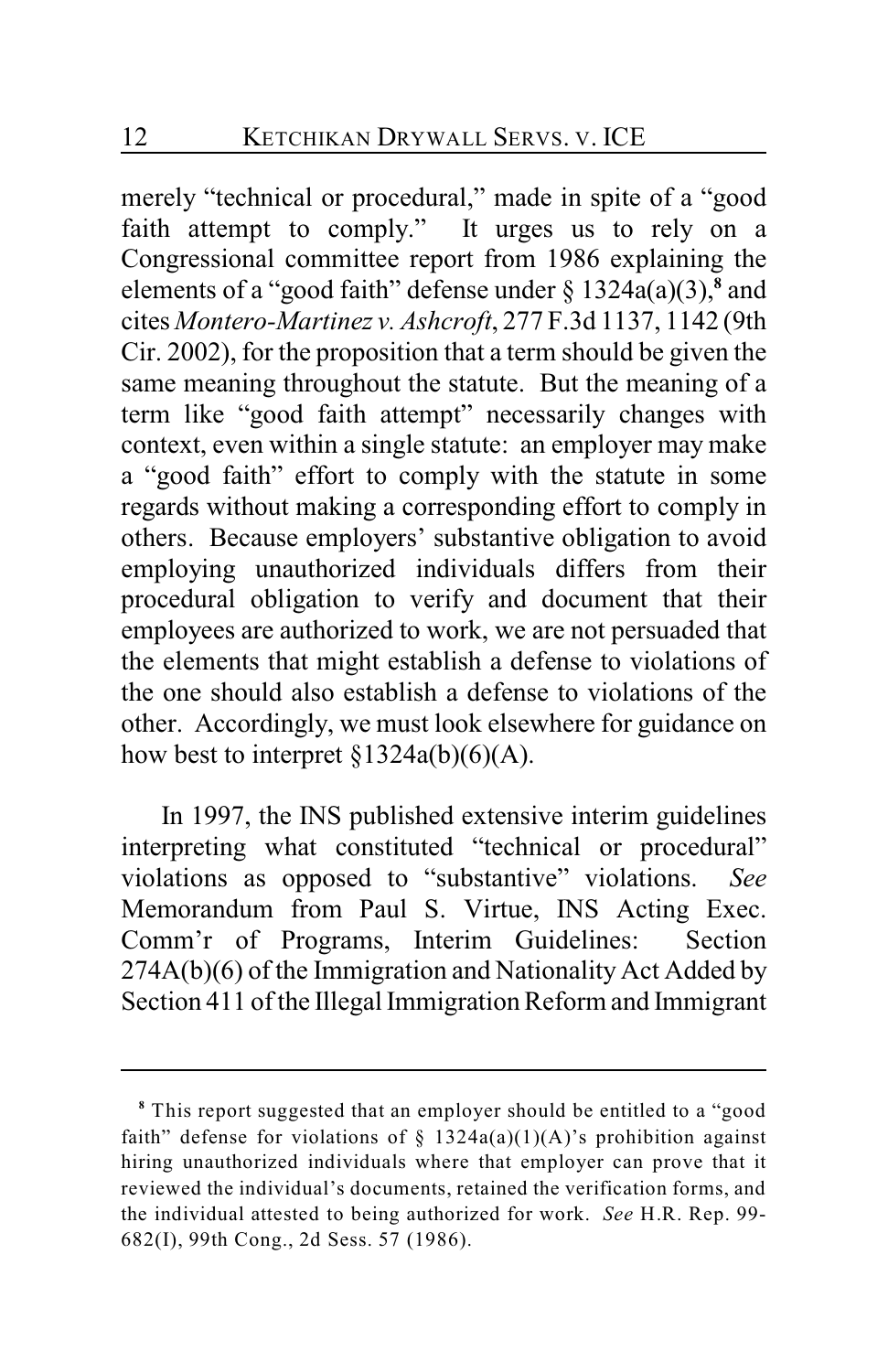Responsibility Act of 1996 (March 6, 1997) (the "Virtue Memorandum"). Before turning to the substance of the Virtue Memorandum, we first address the government's argument that the memorandum is owed *Chevron* deference.

We grant *Chevron* deference only where the agency exercised its delegated authority to promulgate rules that "carry[] the force of law." *See Mead*, 533 U.S. at 227. Where an agency action was not undertaken pursuant to a "relatively formal administrative procedure tending to foster the fairness and deliberation that should underlie a pronouncement" that carries the force of law, we are unlikely to find that the agency action carries such force. *See id*. at 230. In the instant case, the Virtue Memorandum was promulgated only informally, and with the expectation that formal regulations would be forthcoming. *See* Virtue Memorandum at 1 (explaining that "interim guidelines shall apply" only "[u]ntil implementing regulations are in place"). Accordingly, the Virtue Memorandum is not entitled to *Chevron* deference. *See Christensen v. Harris Cnty.*, 529 U.S. 576, 587 (2000) ("[I]nterpretations contained in policy statements, agency manuals, and enforcement guidelines, all of which lack the force of law–do not warrant *Chevron*-style deference.").

We must next consider whether the Virtue Memorandum is entitled to any deference under *Skidmore*. *See Mead*, 533 U.S. at 234–35. Whether the Virtue Memorandum should be given *Skidmore* deference depends on such factors as "the thoroughness evident in its consideration, the validity of its reasoning, its consistency with earlier and later pronouncements," as well as its overall "power to persuade." *See id.* at 228 (quoting *Skidmore*, 323 U.S. at 140). We note that the Virtue Memorandum provides detailed, concrete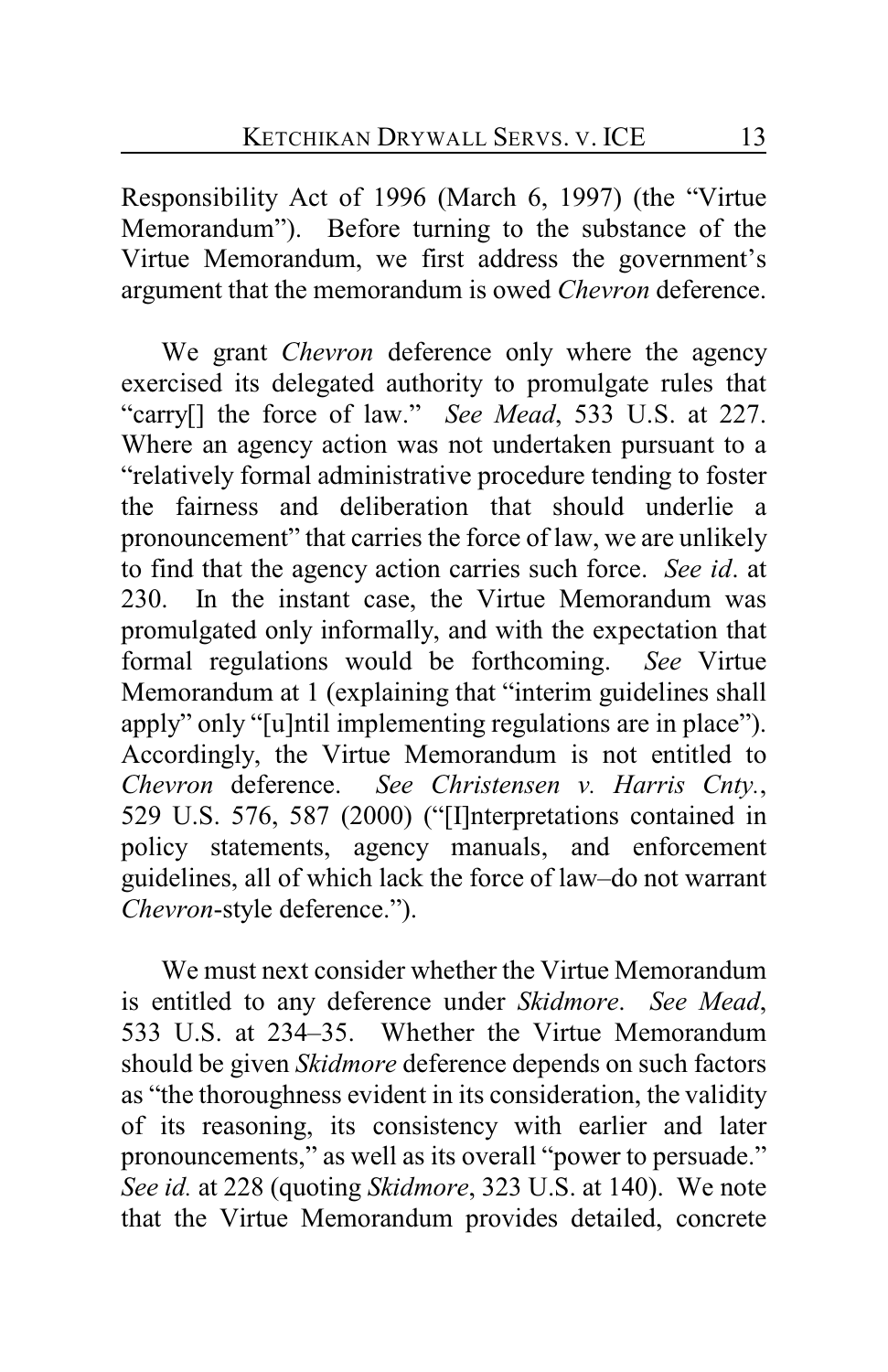guidance for dealing with omissions that might appear on an I-9 Form, indicating that the agency did indeed consider the issue thoroughly. *See* Virtue Memorandum at 3–7 (§ A.3). We further note that, although the agency has not fully explained the rationale underlying its guidance, it has drawn the distinction between "substantive" violations and "technical or procedural" violations in a common-sense manner. For example, a failure to "ensure that the individual provides his or her printed name" is a substantive violation, while a simple failure to ensure that the individual also "provides his or her maiden name" is merely technical or procedural. Virtue Memorandum at 3, 4 (§§ A.3(a)(B)(1),  $A.3(b)(A)(1)$ . Further, the agency has consistently relied on the Virtue Memorandum in enforcing the statute for well over a decade. *See, e.g.*, *United States v. WSC Plumbing, Inc.*, 9 OCAHO no. 1071 (2001). Finally, we note the relative expertise of the agency when it comes to determining which omissions are substantive and which ought to be excused. *See Mead*, 533 U.S. at 228. In sum, we are persuaded that the classification of "substantive" violations and "technical or procedural" violations contained in the Virtue Memorandum is entitled to *Skidmore* deference and so hold. We now turn to the specific violations that KDS challenges in this case.

## **3.**

The ALJ found, and KDS challenges, Section 1 violations (Counts II and IV) where employees failed to check any box in Section 1 of the I-9 Form, and where employees checked the box indicating lawful permanent resident ("LPR") status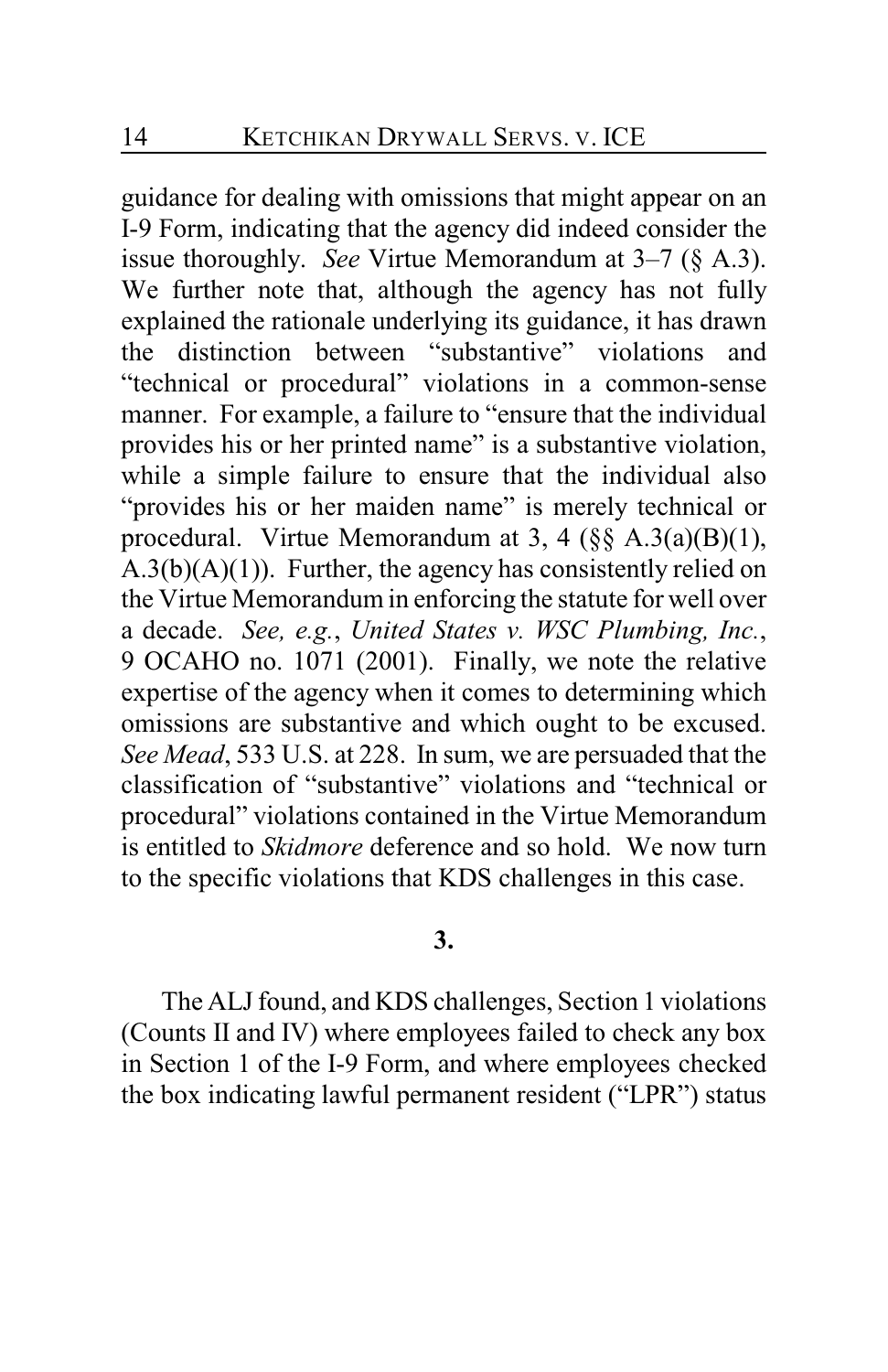but failed to provide an alien number.<sup>9</sup> KDS also challenges the ALJ's finding of a violation where KDS created a new I-9 Form for a rehired employee by cobbling together a photocopy of Section 1 of that employee's previous I-9 Form with an updated Section 2.

KDS argues first that it is not responsible for errors or omissions made by employees in Section 1 of its I-9 Forms, but § 1324a(b) clearly makes employers responsible for documenting employee work authorization. Where KDS chose to hire employees who had failed to fill out Section 1 completely, it did so at its own peril.

KDS also argues that it suffices for an employee to attest that he or she is authorized to work generally, and that there is accordingly no requirement for that employee to check a specific box in Section 1 of the I-9 Form. The language of the statute compels the contrary conclusion, however: employees must attest to the specific category of eligibility into which they fit. *See* 8 U.S.C. § 1324a(b)(2) (listing three categories that render an individual eligible for work in the United States, and requiring that individual to attest to one of them). The Virtue Memorandum confirms that an employee's failure to check a box in Section 1 is indeed a "substantive" verification failure. Virtue Memorandum at 3  $(\S$  A.3(a)(B)(2)).

The ALJ found no violation where an employee checked no box, but **<sup>9</sup>** provided an alien number. The ALJ also excused one violation, in accordance with the Virtue Memorandum, where the employee checked the box indicating LPR status and failed to provide an alien number, but KDS timely produced a legible copy of a document containing that employee's alien number.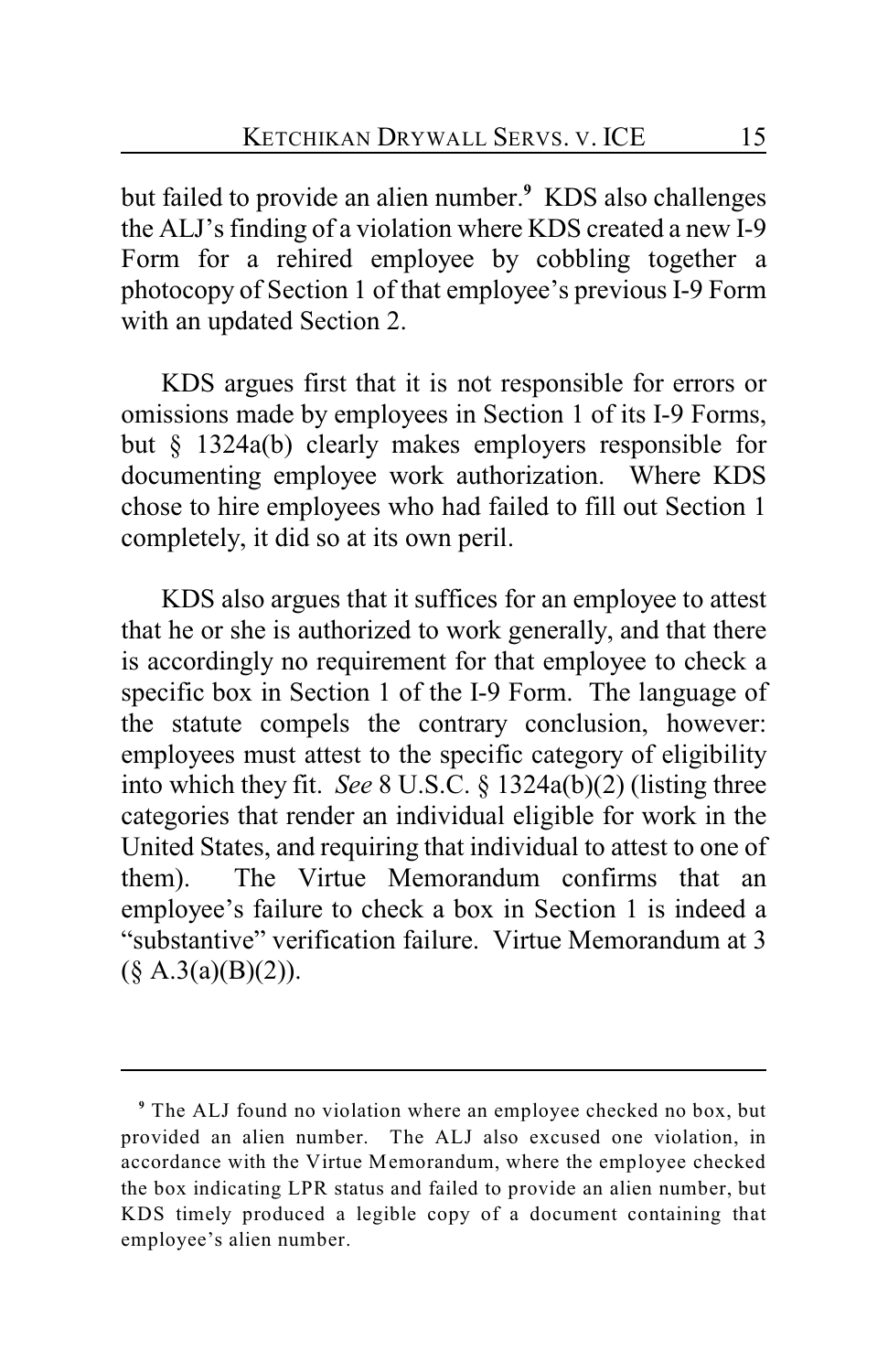Next, KDS contends that its retention and production of copies of certain of its employees' documents excuse deficiencies on the I-9 Forms where the copied documents provide the necessary information. It is true that the Virtue Memorandum provides that some kinds of violations that would otherwise be "substantive" are rendered "technical or procedural" where the relevant information is available "on a legible copy of a document retained with the Form I-9 and presented at the I-9 inspection." *See* Virtue Memorandum at 4–5 ( $\S$  A.3(b)). KDS was found liable for deficiencies in Section 1 related to its employees' failure to attest to a specific category of eligibility by checking the appropriate box, however, and such violations are classified as "substantive," notwithstanding the availability of copies of the relevant documents. *See* Virtue Memorandum at 3  $(\S A.3(a)(B))$ . As we have noted, this is consistent with the language of the statute, which explicitly includes this attestation requirement. *See* 8 U.S.C. § 1324a(b)(2). Where the employee has not attested to the specific category of eligibility into which he or she fits, the statutory requirement is unfulfilled, regardless of whether other documentation might allow ICE to deduce the specific category to which the employee would have attested. *See id*.

KDS argues that it should not be penalized for using a copy of Section 1 of an employee's previous I-9 Form to create a new form when it rehired that employee. When an employer rehires an employee, it has the option of either using Section 3 of that employee's previous I-9 Form, or of creating a new form.  $8 \text{ C.F.R.} \$   $274a.2(c)$ . There is no option to proceed by cobbling together elements of the two. This is because the requirement that employees sign Section 1 does not exist for its own sake, but rather to provide a concrete manifestation of the fact that, at the relevant time,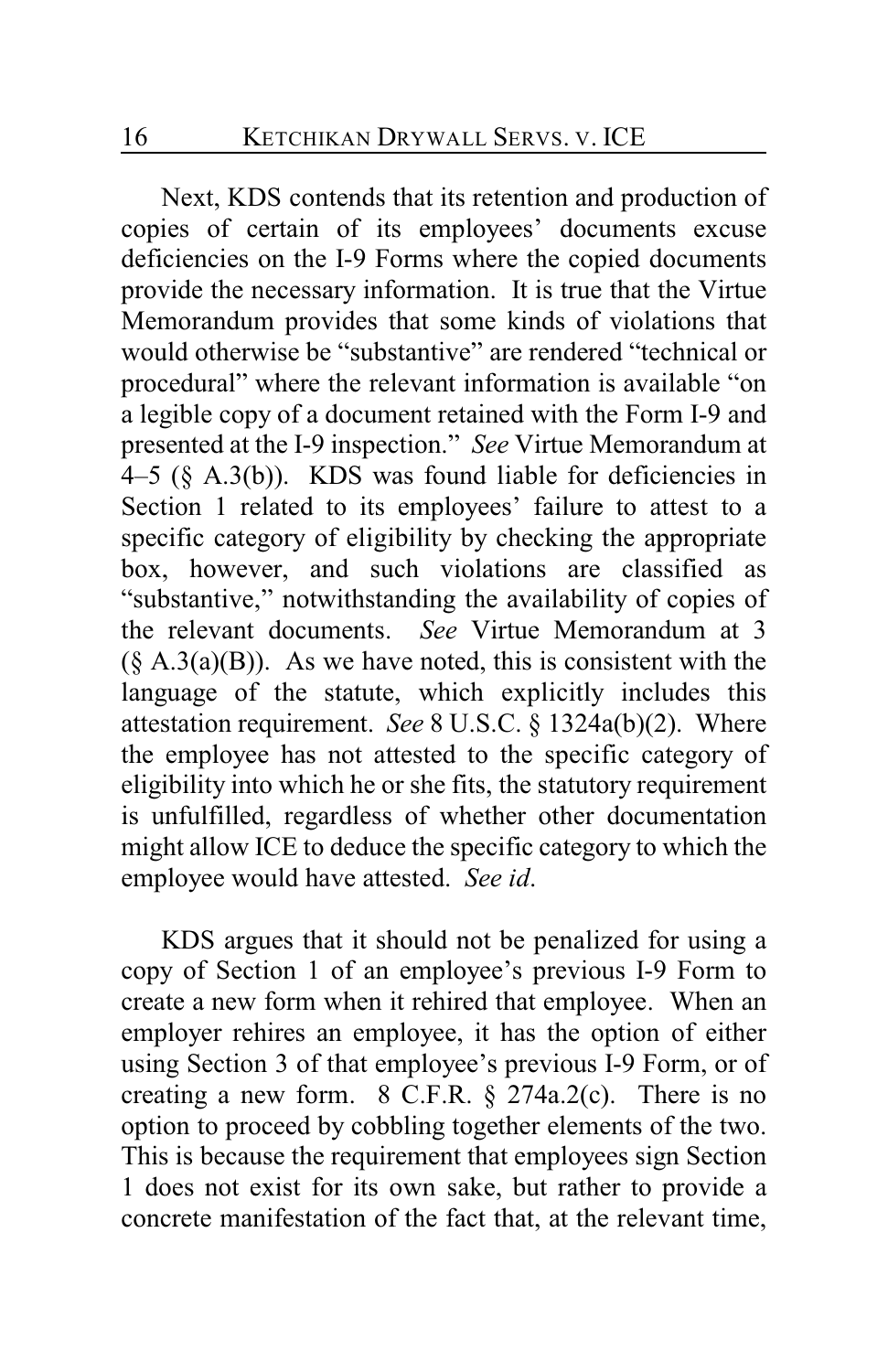the employee performed the act of attestation. *See* 8 U.S.C. § 1324a(b)(2) ("Such attestation may be manifested by either a hand-written or an electronic signature."). Where a new I-9 is generated using a photocopied signature, the employee has not attested to anything with respect to that new form. KDS' arguments to the contrary miss this critical point.

#### **4.**

The ALJ found, and KDS challenges, Section 2 violations (Counts III and IV) where those I-9 Forms that relied on driver's licenses as their List B document failed to provide either the issuing authority along with the license number or a copy of the drivers license.<sup>10</sup> The ALJ acknowledged that the Virtue Memorandum does not address this eventuality, and so relied instead on *United States v. Carter*, 7 OCAHO no. 931 (1997), and *United States v. Candlelight Inn*, 4 OCAHO no. 611 (1994), to find that a failure to list the licensing authority is a substantive failure. This was correct. *See Candlelight Inn*, 4 OCAHO at 233 ("By not specifying the state that issued the driver's license examined as a List B document in Section 2 . . . respondent has failed to identify the document that was utilized . . . ."). That ICE might have been able to deduce the issuing authority from the format of the license numbers is beside the point. ICE might be able to sleuth out a lot of information on its own, but that does not relieve employers of their obligation to fill out Section 2 of their I-9 Forms "fully." *See* 8 C.F.R. § 274a.2(b)(3).

<sup>&</sup>lt;sup>10</sup> Where KDS provided copies of the licenses to ICE, the ALJ granted its motion for summary decision.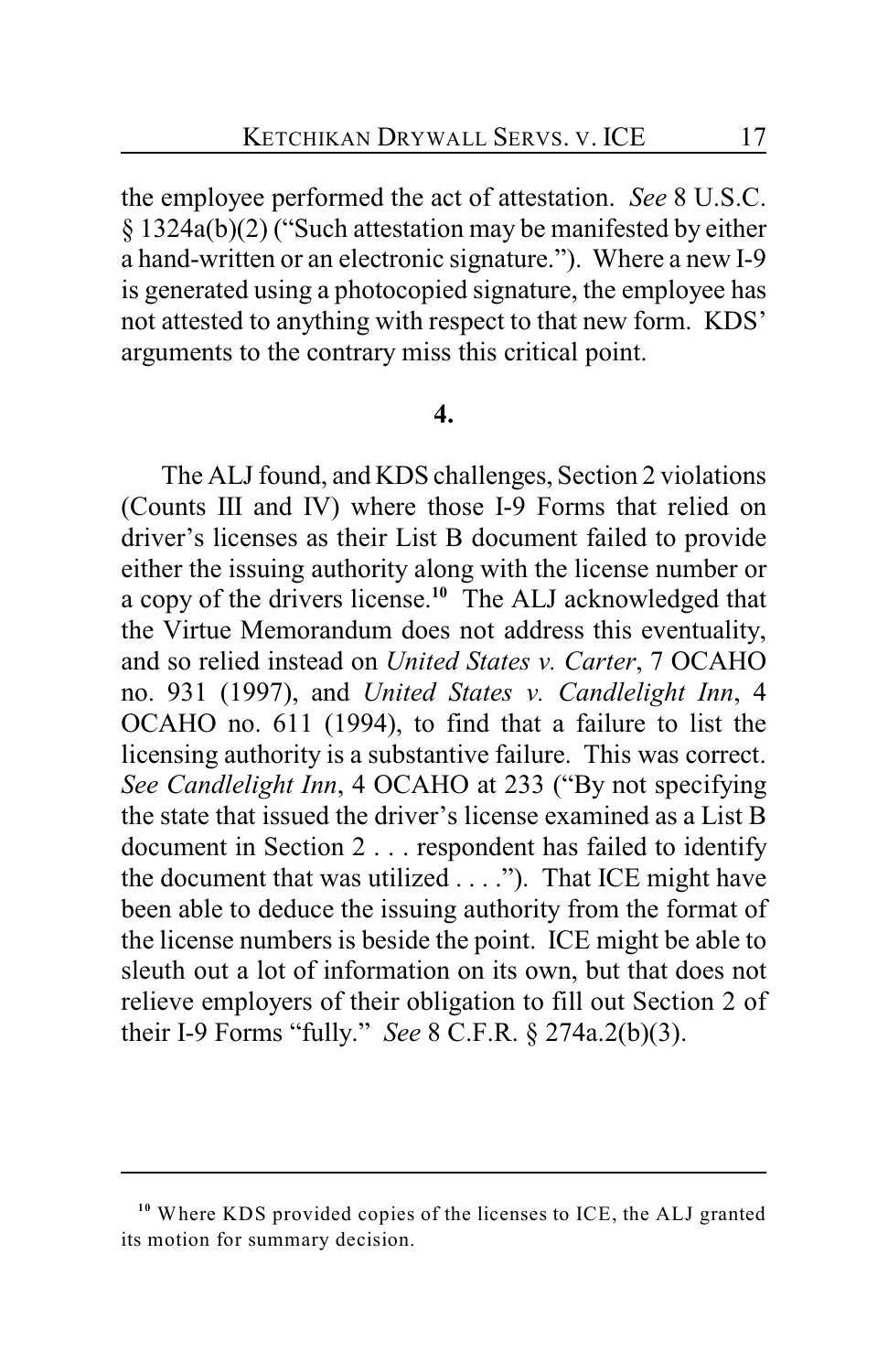### **C.**

KDS contends that the ALJ should have considered certain copies of employees' verification documents that it produced for the first time together with its summary decision materials in connection with the administrative hearing. It further contends that these documents cure some of the deficiencies in the I-9 Forms to which they relate (but to which they were not attached and with which they were not produced). It explains that its failure to produce these documents earlier was the result of its having misunderstood the ICE subpoena, which asked for documents that were "attached" to I-9 Forms. Because it kept some of these documents in folders separate from its employees' I-9 Forms, KDS claims that it did not realize until later that these documents were important.

We first note the implausibility of this explanation: had KDS believed that its having copied these documents either satisfied the verification requirements of  $\S$  1324a(b)(4), or else cured deficient I-9 Forms, then it would have surely also known that it must *produce* them to show that it was in compliance once ICE began its investigation. Instead, it produced facially deficient I-9 Forms without any attached photocopied documentation at all, only later scrambling to produce the documents that it claimed excused the facially deficient I-9 Forms.**<sup>11</sup>**

More importantly, while the Virtue Memorandum does excuse certain deficiencies that would otherwise be

<sup>&</sup>lt;sup>11</sup> The ALJ also noted that he found this position suspicious, and that some of the late-produced documents contained information that did not match information recorded on the I-9 Forms to which they related.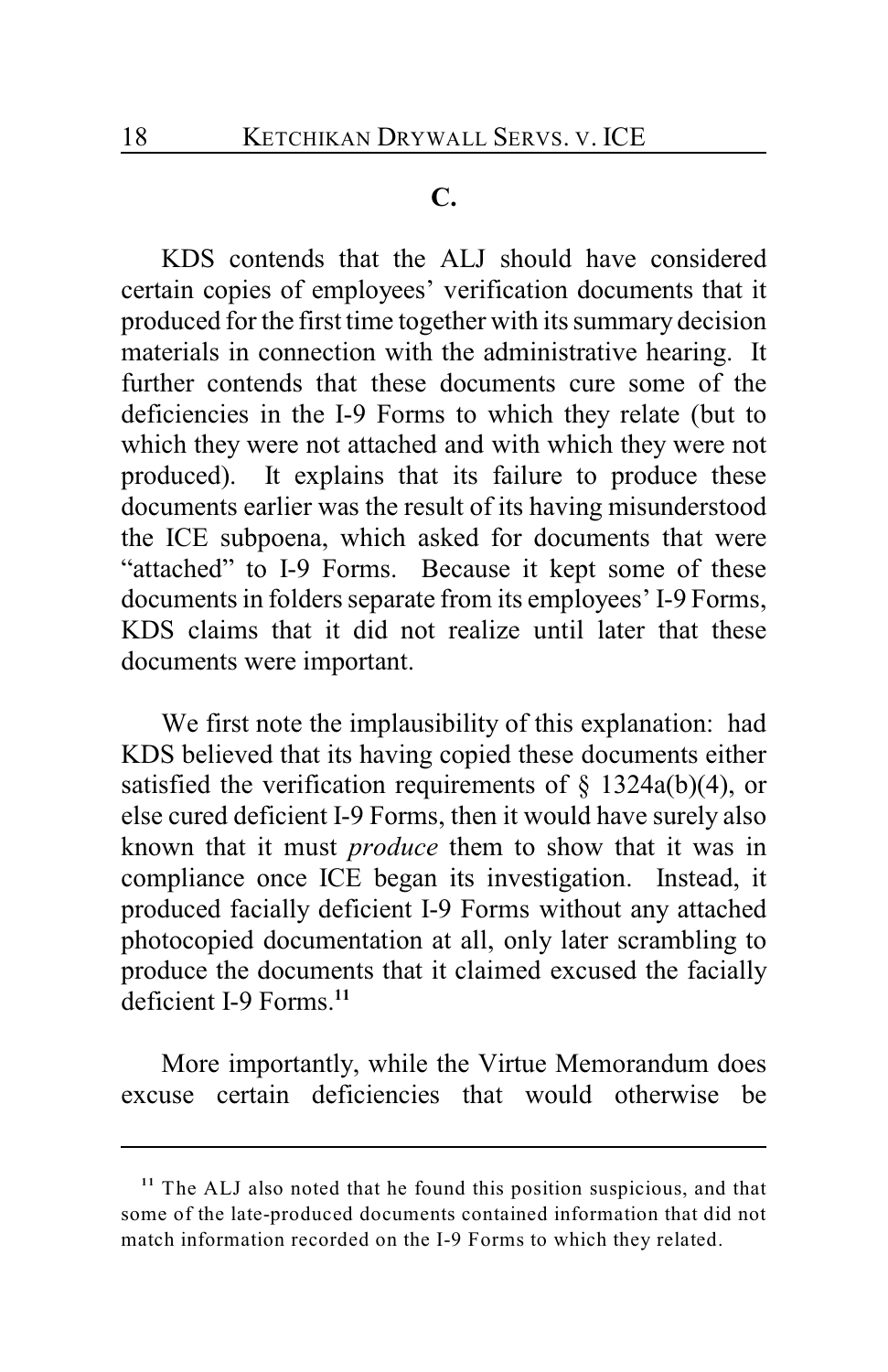substantive where the missing information has been copied and retained, it does so only where that information may be found "on a legible copy of a document retained with the Form I-9 *and presented at the I-9 inspection*." Virtue Memorandum at  $4-5$  (§ A.3(b)) (emphasis added). Therefore, the documents that KDS had not presented at the I-9 inspection could not excuse any substantive deficiencies in the I-9 Forms to which they related. The ALJ properly refused to admit these untimely-produced documents. **12**

KDS attempts to re-frame this issue in terms of its having been punished for failing to present these documents in response to ICE's subpoena, or because it failed to keep those documents attached to the I-9 Forms to which they related. These characterizations are inaccurate. No penalty was imposed for KDS' failure to provide the documents earlier, nor was a penalty imposed for the location or manner in which it chose to store those documents. Rather, KDS was penalized for substantive deficiencies in its I-9 Forms. Accordingly, we reject KDS' efforts to invent issues that are not present in this case.

#### **D.**

KDS argues that the ALJ erred in both its choice and application of penalty calculation. Penalties are governed by 8 U.S.C. § 1324a(e)(5) ("Order for civil money penalty for

<sup>&</sup>lt;sup>12</sup> KDS also contends that the ALJ was factually mistaken as to whether Section 2 had been signed on three I-9 Forms. For all three forms, KDS initially submitted a form that lacked a signature in Section 2, and only belatedly submitted replacement forms with signatures. The ALJ properly refused to consider these untimely-produced documents; there was no error.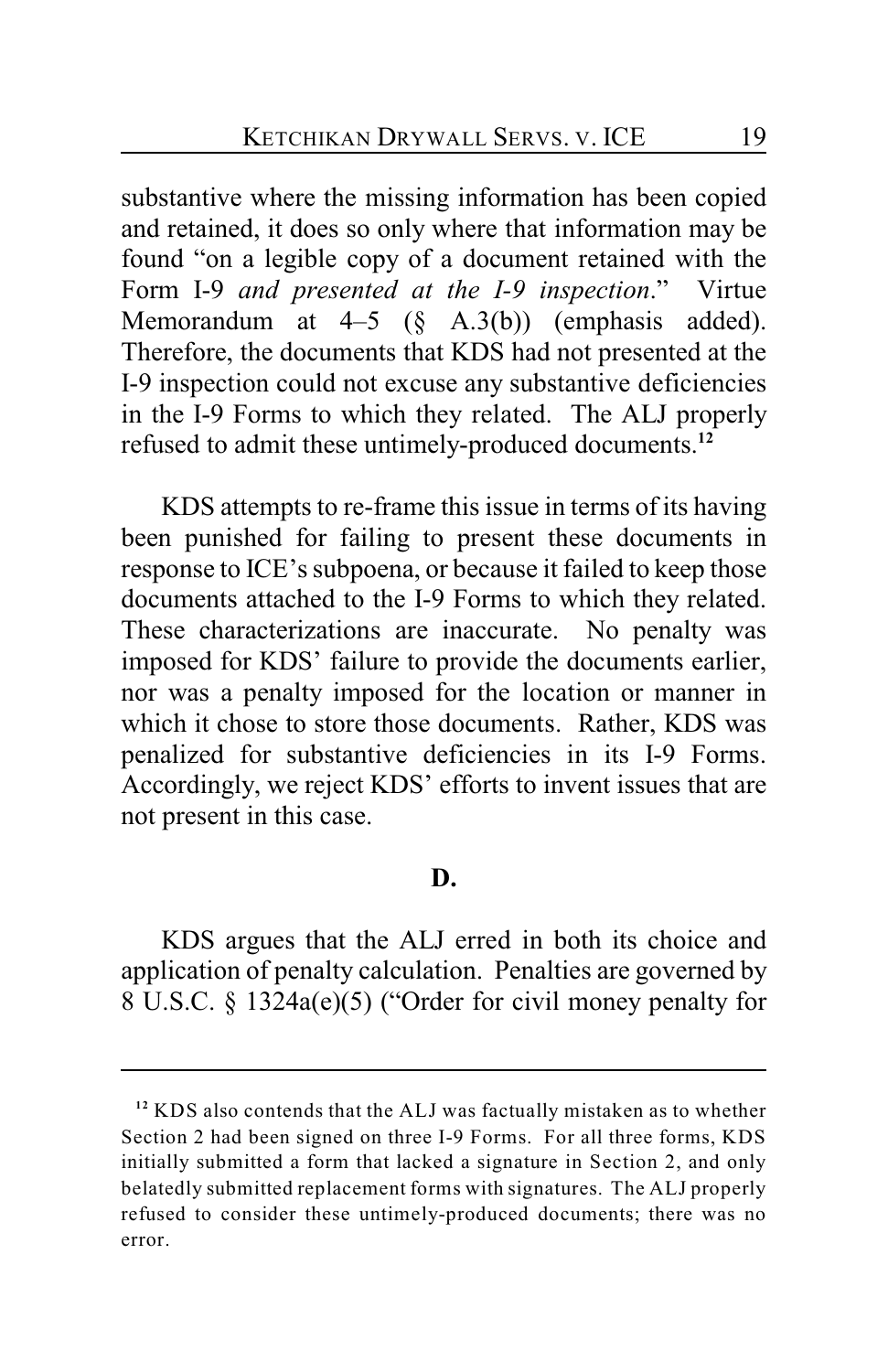paperwork violations"), $13$  as codified in the regulations at 8 C.F.R. § 274a.10(b).

First, KDS argues that the ALJ should not have used ICE's penalty guidelines to calculate the formula. Although ICE's preferred method and recommendation is not binding on an ALJ, an ALJ acts within his discretion in adopting that method where the proposed penalties do not appear to be "disproportionate" or otherwise unsuitable given "other reasons particular to the specific case." *See United States v. Pegasus Rest., Inc.*, 10 OCAHO no. 1143, \*5 (2012). Moreover, the statute itself establishes broad discretion when it comes to the determination of penalties. *See* 8 U.S.C. § 1324a(e)(5) (establishing civil penalty of "not less than \$100 and not more than \$1,000 for each individual with respect to whom such [a paperwork] violation occurred"). The ALJ's choice of calculation methods was clearly "allowable"; we will not disturb it. *See Balice*, 203 F.3d at 689.

With respect to a violation of subsection  $(a)(1)(B)$  of this section, the order under this subsection shall require the person or entity to pay a civil penalty in the amount of not less than \$100 and not more than \$1,000 for each individual with respect to whom such violation occurred. In determining the amount of the penalty, due consideration shall be given to the size of the business of the employer being charged, the good faith of the employer, the seriousness of the violation, whether or not the individual was an unauthorized alien, and the history of previous violations.

8 U.S.C. § 1324a(e)(5).

<sup>&</sup>lt;sup>13</sup> This subsection reads, in its entirety: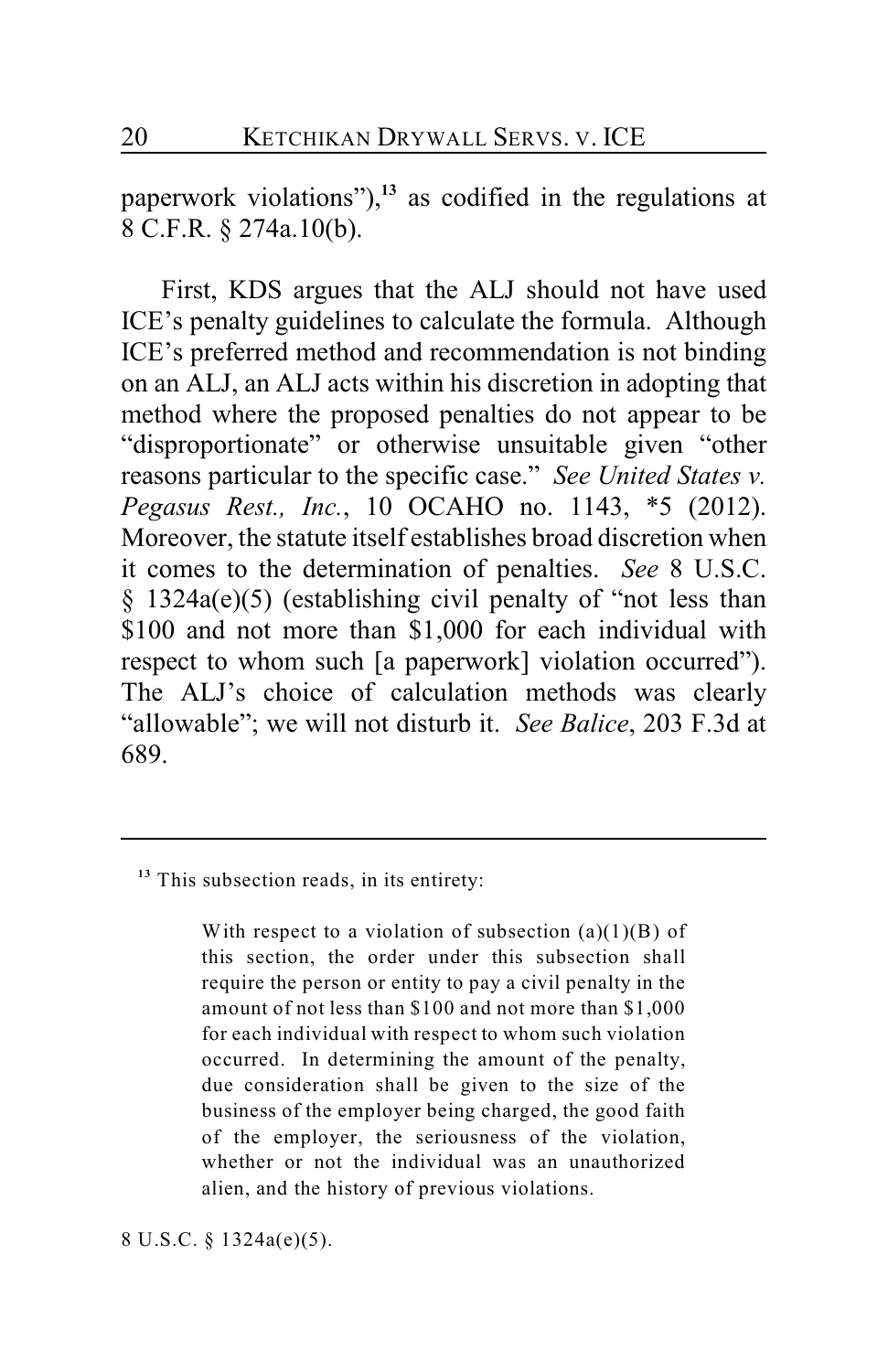KDS also contends that the ALJ erred in its application of its chosen penalty calculation because he failed to make individualized penalty determinations with regards to each violation. 8 U.S.C.  $\frac{1324a(e)}{5}$  requires that "due consideration . . . be given to the size of the business . . . , the good faith of the employer, the seriousness of the violation, whether or not the individual was an unauthorized alien, and the history of previous violations." While this section requires the ALJ impose a penalty for each violation, it does not require the ALJ explicitly to make individualized findings with regards to each violation committed by the same business entity. Indeed, the size of the business and any history of previous violations are necessarily considered generally. The good faith of the employer also calls for a general analysis, and where, as here, many of the violations were similar, their seriousness lends itself to general consideration as well. The primary question that calls for individual treatment is whether or not an individual was an unauthorized alien. Here, the ALJ rejected ICE's contention that "some" of KDS' employees were unauthorized, and so a stiffer penalty should be imposed, on the ground that ICE failed to carry its burden to identify individually the unauthorized employees. Thus, with respect to the one factor requiring an individualized finding, the ALJ ruled *in favor* of KDS. Accordingly, we reject KDS' argument that the ALJ erred by failing to make individualized findings for each factor.

Next, KDS objects to the ALJ's finding that the penalty should not be mitigated for "good faith." The ALJ found that KDS' choice to wait until 2006 to attempt to improve its I-9 compliance did not evidence a "good faith effort to ascertain what the law requires or to conform its conduct to it," especially since KDS had received a warning notice from the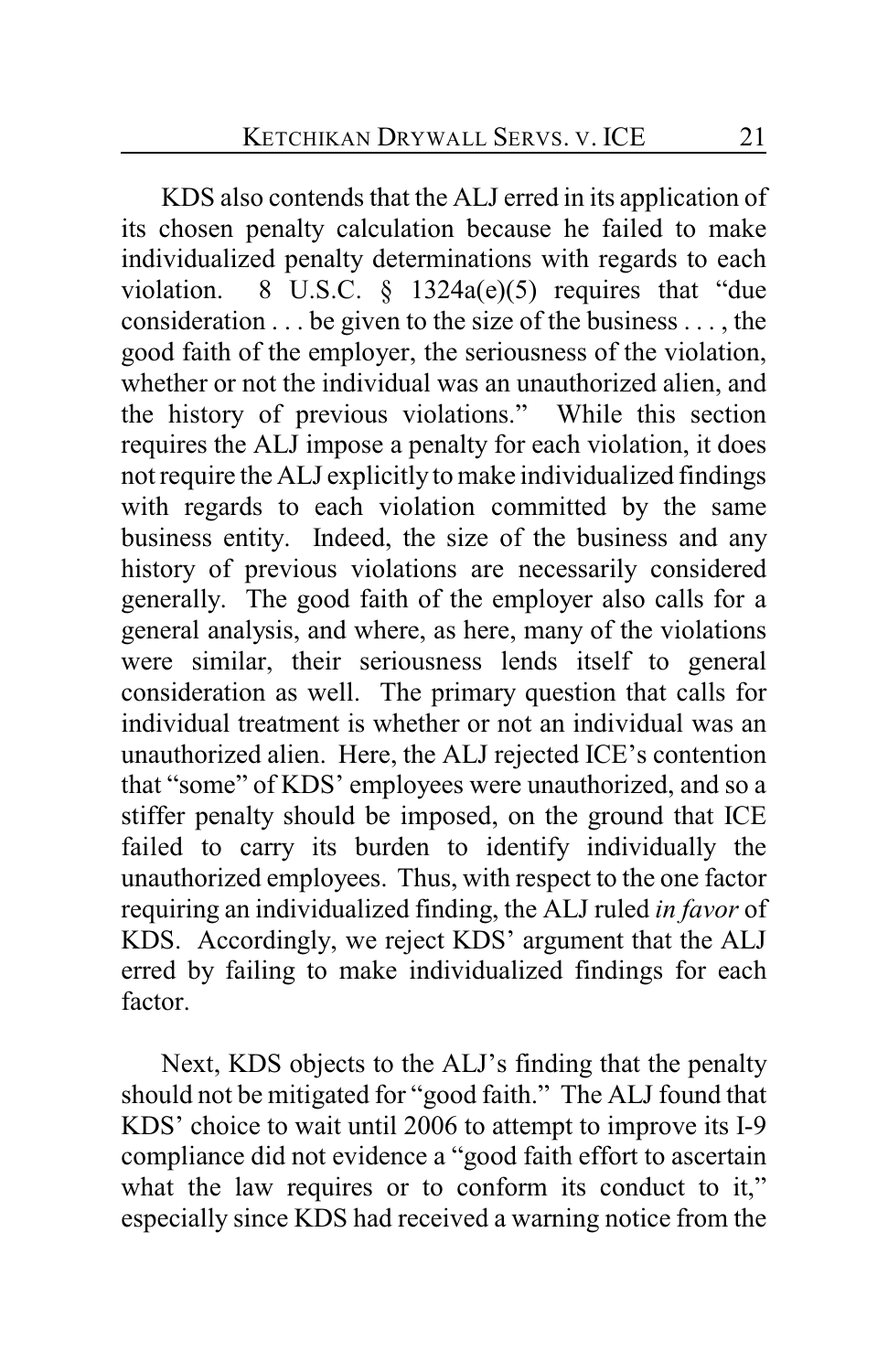INS as early as 2000. The ALJ also noted that the statute with which KDS had failed to comply was over twenty years old. He described KDS' compliance record as "dismal," but did not enhance the penalty for "bad faith." The ALJ clearly gave "due consideration" to KDS' position, *see* 8 U.S.C. § 1324a(e)(5), and his reasoned refusal to mitigate the penalty for "good faith" was neither arbitrary nor capricious. *See EEOC v. First Citizens Bank of Billings*, 758 F.2d 397, 403 (9th Cir. 1985) (simple assertion that defendant thought it was in compliance insufficient to establish good faith).

Finally, KDS argues that the ALJ's findings with regards to the seriousness of the violations were arbitrary and capricious. The ALJ declined to mitigate the penalty imposed for non-seriousness, noting that KDS had provided no "reasonable basis" for finding that any of the violations were not serious. He observed that "some increase might be justified for the most serious of the violations," but ultimately declined the government's request for such an increase on the ground that the penalty was high enough already.

Once again, KDS misconstrues the nature of the violations for which penalties were imposed when it argues that for many cases "the only violation was the failure to attach the copies [of the relevant verification documents] to the I-9 form." As we have already noted, the penalties were imposed for substantive deficiencies on the I-9 Forms themselves. That KDS might have had some of those deficiencies excused as merely technical or procedural pursuant to the Virtue Memorandum had it presented further documentation at the I-9 inspection is of no moment; it does not alter the nature or seriousness of the violations. The ALJ's refusal to reduce the penalty was neither arbitrary nor capricious.